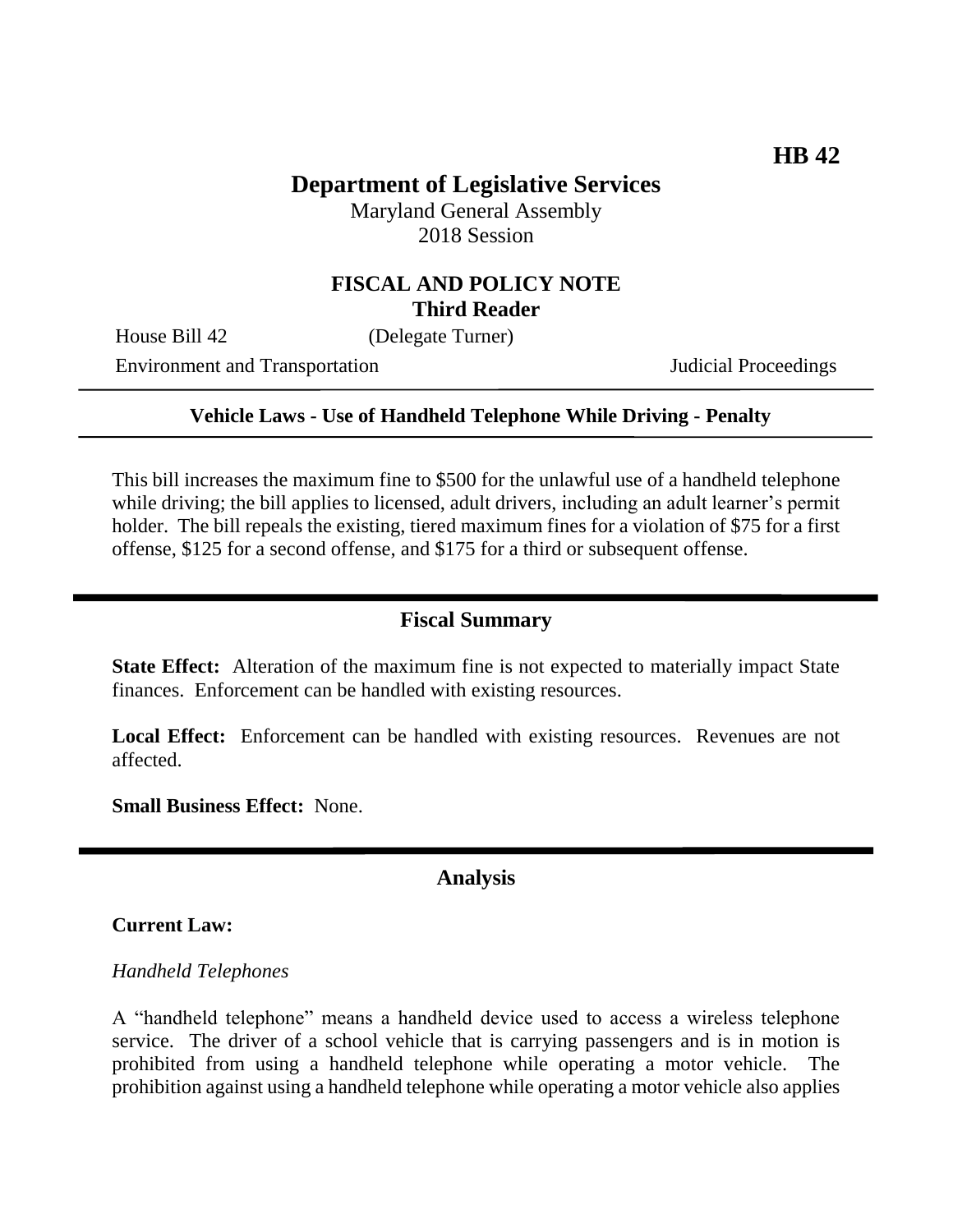to the holder of a learner's instructional permit or provisional driver's license who is age 18 or older. Any other adult driver of a motor vehicle that is in motion may only use the driver's hands to initiate or terminate a wireless telephone call or to turn the handheld telephone on or off; otherwise, the driver may not use a handheld telephone. These prohibitions do not apply to the emergency use of a handheld telephone, including calls to a 9-1-1 system, hospital, ambulance service provider, fire department, law enforcement agency, or first aid squad. These prohibitions also do not apply to law enforcement or emergency personnel when acting within the scope of official duty or the use of push-to-talk technology by a commercial operator. A court may waive the penalty for a first offender who provides proof that the person has acquired hands-free equipment to comply with State law.

A violation of the above provisions is a misdemeanor, subject to a maximum fine of \$175 for a third or subsequent offense; the maximum fines for a first and second offense are \$75 and \$125, respectively. The prepayment penalty established by the District Court is (1) \$83 for a first offense; (2) \$140 for a second offense; and (3) \$160 for a third or subsequent offense. The Motor Vehicle Administration (MVA) does not assess points for this offense unless the violation contributes to an accident, in which case three points are assessed against the driver's license.

### *Other Wireless Devices*

An individual who is younger than age 18 may not use a wireless communication device to access a wireless telephone system while operating a motor vehicle. In addition, any individual (regardless of age) may not use a text messaging device to write, send, or read a text message or an electronic message while operating a motor vehicle in the travel portion of the roadway. Exceptions are made for use of these devices to contact a 9-1-1 emergency system or as a global positioning system. A violator of either prohibition who is younger than age 18 is subject to license suspension by MVA for up to 90 days.

A violation of the above provisions is a misdemeanor with a maximum fine of \$500. The prepayment penalty established by the District Court is \$70. If the violation contributes to an accident, the prepayment penalty increases to \$110. MVA is required to assess one point against the driver's license for a violation, or three points if the violation contributes to an accident.

## *Penalty for an Accident Resulting in Death or Serious Bodily Injury*

If an individual uses a handheld telephone or text messaging device while operating a motor vehicle and causes an accident that results in death or serious bodily injury, the maximum penalty increases to one year imprisonment and/or a \$5,000 fine. This offense requires an appearance in court to answer the charge, so there is no prepayment penalty

HB 42/ Page 2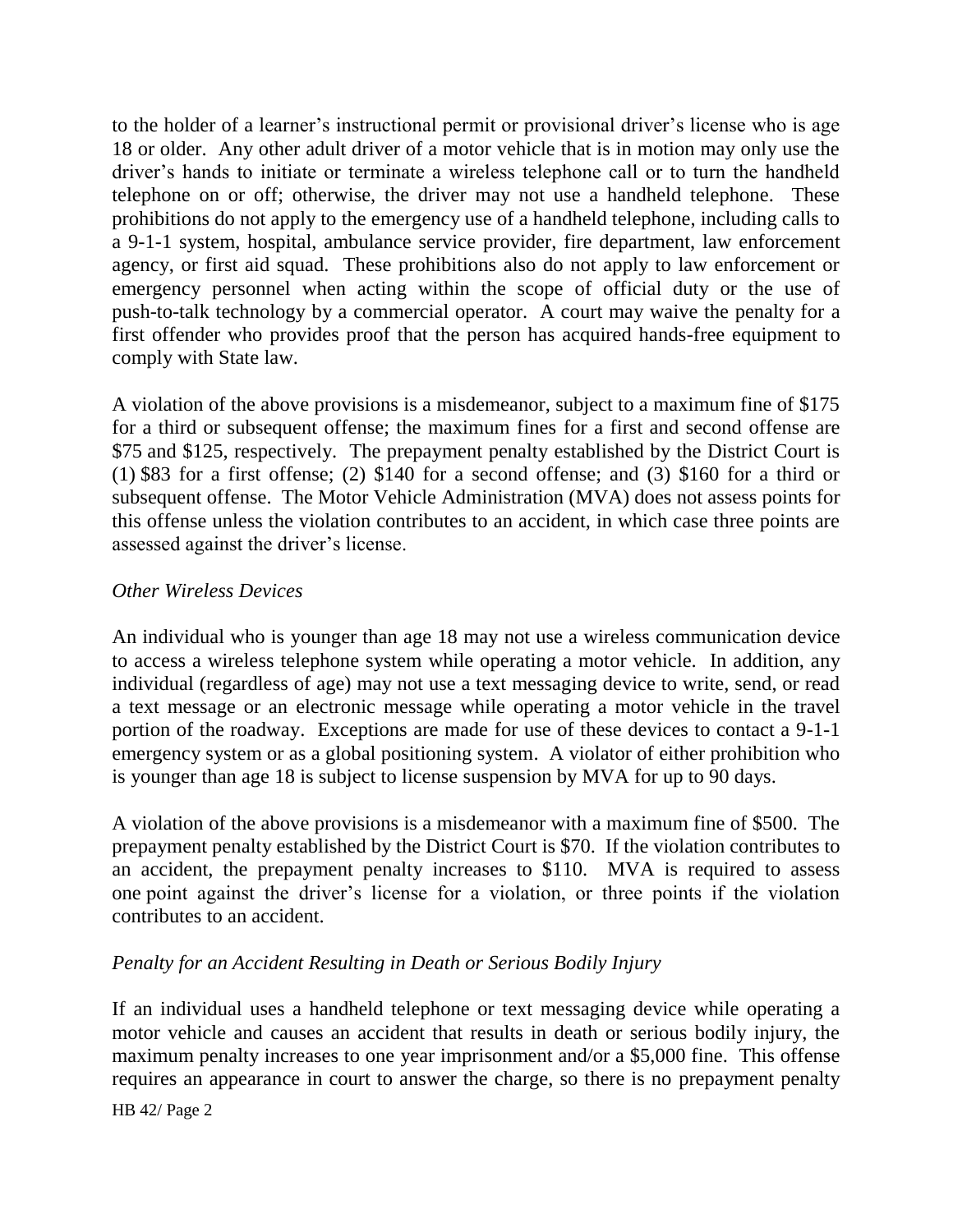available. MVA is required to assess 12 points against the driver's license for this offense, which subjects the driver to license revocation.

**Background:** The District Court reports that, in fiscal 2017, a total of 42 citations were issued for using a handheld telephone while operating a school bus or other Class H vehicle that was carrying passengers and was in motion. A total of 100 citations were issued to provisional license holders who violated the prohibition against using a handheld telephone while operating a motor vehicle. During the same period, 31,286 citations were issued to fully licensed adult drivers who used a handheld telephone while operating a motor vehicle.

**State Revenues:** For misdemeanors under the Maryland Vehicle Law, the District Court has wide discretion to set the prepayment penalty at any amount up to the maximum fine. The existing prepayment penalties for the unlawful use of a handheld telephone while driving are \$83 for a first offense, \$140 for a second offense, and \$160 for a third or subsequent offense. Court costs of \$33 are attached to every issued citation for this offense, whether prepaid or disposed of at trial.

The District Court advises that the prepayment penalty under the bill may be between \$83 and \$160 – essentially the same level as one of the tiered prepayment penalties for this offense. Thus, general fund revenues may increase or decrease, depending on the amount of the prepayment penalty actually set and whether the total number of prepaid fines under the new prepayment amount set by the court exceeds or falls short of fine revenues collected under the existing tiered penalties. Generally, a prepayment penalty of \$83 could decrease revenues, but if more individuals opt to prepay because of the lower amount, revenues could instead increase. Similarly, a higher prepayment penalty of \$160 could increase revenues, or if fewer people prepay and instead go to court in an effort to lower the fine, revenues could decrease. Any impact cannot be reliably quantified due to the unavailability of data regarding the number of prepaid fines in each offense category (first, second, and third or subsequent) and the amount of the prepayment penalty that might be set by the District Court. However, the Department of Legislative Services advises that the alteration of the maximum fine proposed by the bill is not expected to materially impact State finances.

# **Additional Information**

**Prior Introductions:** HB 242 of 2017 passed the House but received an unfavorable report from the Senate Judicial Proceedings Committee. HB 212 of 2016 passed the House as amended but received no further action after being heard in the Senate Judicial Proceedings Committee.

HB 42/ Page 3 **Cross File:** None.